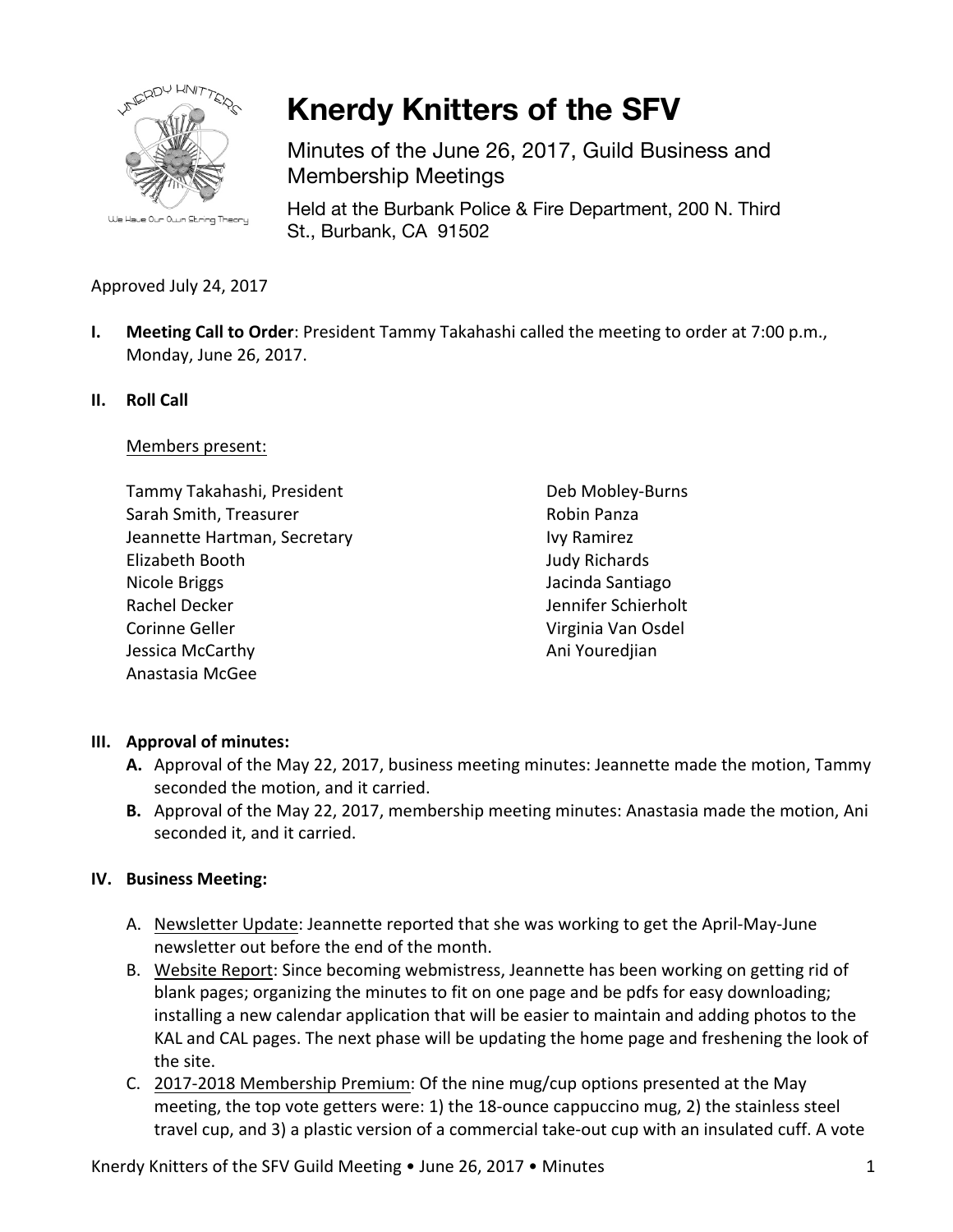taken among those three resulted in the selection of the cappuccino mug. It will be made in dark green, if our logo can be reversed to white; otherwise the cup will be white.

D. 2017-18 Budget: A budget based on having 45 members and income totaling \$2,175 was presented. During the discussion, the anticipated membership was raised to 50 and a line item for marketing totaling \$125 was added. The revised budget is as follows:

| <b>INCOME</b>       |            | <b>EXPENSES</b>              |                |
|---------------------|------------|------------------------------|----------------|
| Dues (50 members)   | \$1,250.00 | Teacher compensation         | \$ (150.00)    |
| Event registrations | \$500.00   | Holiday party                | \$ (400.00)    |
| Class fees          | \$150.00   | Annual retreat reception     | \$ (30.00)     |
| T-shirt sales       | \$400.00   | Membership premiums          | \$ (300.00)    |
| TOTAL:              | \$2,300.00 | Business cards (500 +        | \$ (75.00)     |
|                     |            | shipping)*                   |                |
|                     |            | Office supplies              | \$ (100.00)    |
|                     |            | <b>Purchase of T-shirts</b>  | \$ (400.00)    |
|                     |            | <b>TKGA Guild membership</b> | \$ (25.00)     |
|                     |            | Website / Email upkeep       | \$ (100.00)    |
|                     |            | (Domain name due to          |                |
|                     |            | renew 8/17/17)               |                |
|                     |            | Meet Up Fees                 | \$ ( \$180.00) |
|                     |            | Marketing                    | \$ (125.00)    |
|                     |            | <b>TOTAL:</b>                | \$ (1,885.00)  |
|                     |            |                              |                |
|                     |            | Gain / (Loss)                | \$415.00       |

This budget assumes we have enough membership cards.

A motion was made by Anastasia, seconded by Nicole, to accepted the amended budget. The motion carried.

- **E.** Finance Report: Sarah reported that the guild has \$1,906.05 in its bank account.
- F. Bylaws Update: A committee of Tammy, Virginia, Rachel, Jenn and Elizabeth has been formed to review and update the bylaws. Tammy will send Jeannette the Bylaws to post on the website.

## **V. Membership Meeting:**

#### **A. Events and Projects**

1. Charity Projects: Rachel reported that two Meet-Ups have been held for people working on the knitted knockers charity project. A third is being planned. The patterns are on the knerdyknitters.com website and the knittedknockers.org website. The organization is very strict about the yarn used. Anyone submitted knitted knockers should put them unstuffed in a plastic bag with a note stating the pattern's size and the original yarn label.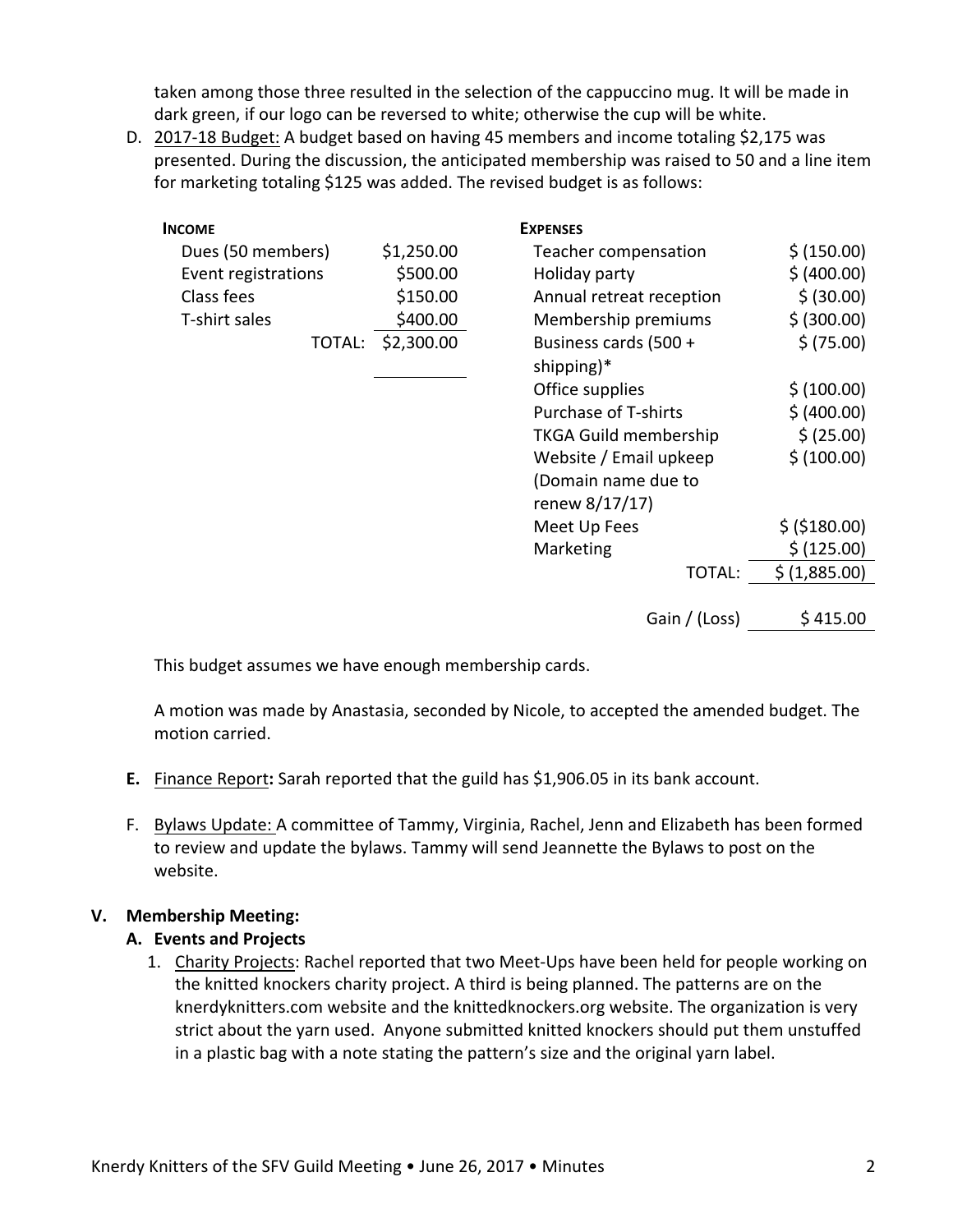- 2. Knit- and Crochet-Along: The July-August CAL patterns have been posted to the website; the KAL patterns will be up shortly. Both allow for a range of yarns and items to be produced. Variations were displayed.
- 3. Fandom Challenge Committee Inspired by the weaver's guild's themed challenge, our first challenge is on the theme of "fandom." Knerdy Knitters are challenged to knit, crochet, spin, felt or any other fiber craft something that reflects what each is a fan of: a sports team, an animal, a book, a movie, a time in history  $-$  anything that you are passionate about. The project must be made entirely in 2017. Projects will be displayed at the Dec. 2 holiday party where guests will vote on their favorite projects and the winners will receive prizes. In August, a committee will be formed to discuss prize categories.
- 4. Holiday party After several years of being held at the Holiday Inn in Burbank, we need to look for alternatives. The management has changed there and we have maxed out the available space. We're looking for a site that has:
	- Food and drinks
	- Space for 35-40 people
	- Good lighting
	- Room for raffle tables
	- Space for the fashion show
- Quiet for conversation
- Availability on a Saturday night
- A cost of less than \$30 a person
- Handicap access

We will have to charge this year, but the guild will provide hors d'oeuvres. Any suggestions should be forwarded to Tammy.

5. WIPS, Chains and Stash Exchange: We will hold this from 6 to 10 p.m. Monday, July 31, at Gordon Biersch Brewery Restaurant, 145 S. San Fernando Blvd., Burbank. The restaurant originally refused to have individual checks, but their prix fixe menus was going to be \$1,000. They eventually agreed to providing individual checks if we meet a \$500 minimum tab. We can only have 25 people. We'll send invitations to members via MailChimp. We'll need to check if we can accept payment via MailChimp.

## **B. Show and Tell:**

- 1. Anastasia: A Harvest baby cardigan by Tin Can Knits made in a tweedy brown and white yarn she got at the 2015 stash exchange; the CAL; lavender knockers; and a pug pillow for her pug-loving cat sitter.
- 2. Nicole: a red and purple blanket using the KAL pattern; enhanced with butter soft yarns she picked up on a recent trip to Germany; green knitted knockers.
- 3. Jeannette: ongoing Suzu Shawl by Kat Coyle in Cascade Roslyn, a wool-silk blend.
- 4. Tammy: the KAL; the CAL; a project in Kraemer chunky knit in a basket-weave pattern; crocheted Whirl Mandala Cardigan, a shrug made in circles of color rather than a spiral.
- 5. Virginia: A tunic knit on the diagonal in alternating eyelet and sequined sections of Tahki Crystal and Shibui Twig and a second version done without sequins. The pattern will be in the Knerdy Knitters pattern book being developed by the Design Group. A Stormy Weather Hat designed by Karen Peak; and an agave leaf patterned tank top.